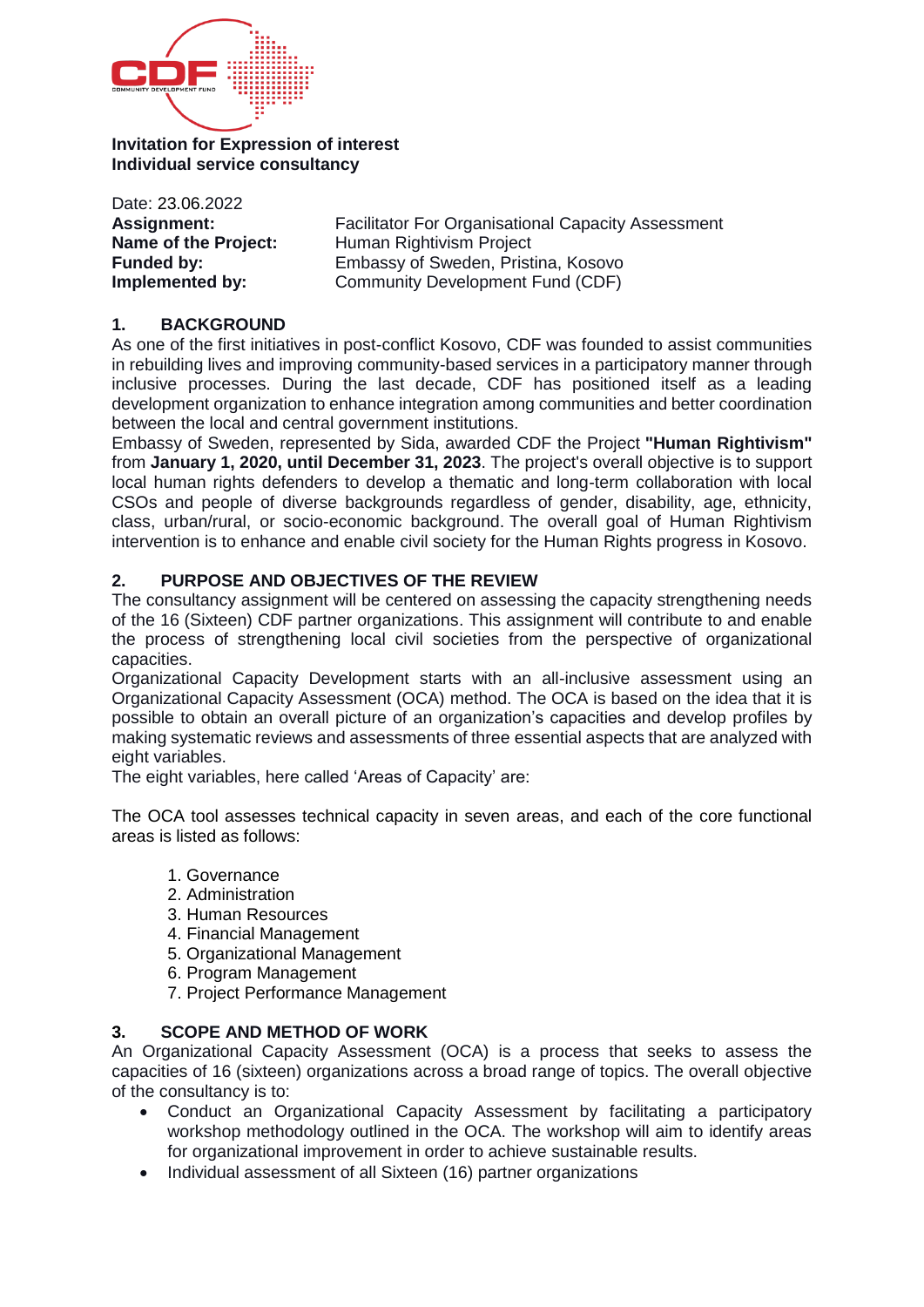Design/Identify OCD plan along with tailored documentation to address the identified areas of improvement.

# **4. OCA ASSESSMENT OUTLINE**

#### **Kick-off Meeting**:

The initial kickoff meeting will be organized by bringing all 16 Partnorganizationsons and conducting ng general presentation of the assignment.

#### **Organizational level assessment**:

The interview process along with the self-assessment process should be conducted on all 16 Partners.

# **Final Meeting:**

The presentation of general scoring and the entire OCA assessment should be organized with all 16 Partners.

# **5. ROLES AND RESPONSIBILITIES**

The facilitator will be responsible for:

- Become familiar with the OCA Tool.
- Lead the participatory workshop with CDF staff and partners. The workshop will last three days and will be facilitated in the Albanian language.
- Complete in detail the OCA Tool (except for the finance/grants part)
- Providing the Capacity Needs assessment report.
- In coordination with CDF identify the priority areas for organizational development for the next 4 years and complete the OCD Framework
- Deliver documents and other deliverables in a timely manner
- Workshop material (OCA Tool and Manual), will be provided by the Community Development Fund - CDF

CDF will have the responsibility for the overall management of the facilitator and this will include the following:

- Reviewing and approving the proposed methodology
- Supporting facilitator to invite the staff and/or members of the partner organizations
- Monitoring the delivery of training and assessment
- Reviewing and approving the OCD Framework template and final Capacity Needs Assessment Report.
- Ensure completion of the OCD Framework detailing the OCD work for the next coming years.

# **6. KEY DELIVERABLES**

- OCA Tool and Methodology
- Final comprehensive report that includes findings of the OCA and recommendations for the continued development of organizational capacity submitted for each partner organization.
- Presentation on materials and notes.
- General Report for the CDF needs.

# **7. DURATION AND TIMEFRAME**

| Task                                                                                 | days   | <b>Additional</b><br>remarks |
|--------------------------------------------------------------------------------------|--------|------------------------------|
| Kick-off Meeting The initial kickoff meeting<br>will be organized by bringing all 16 | 1 days |                              |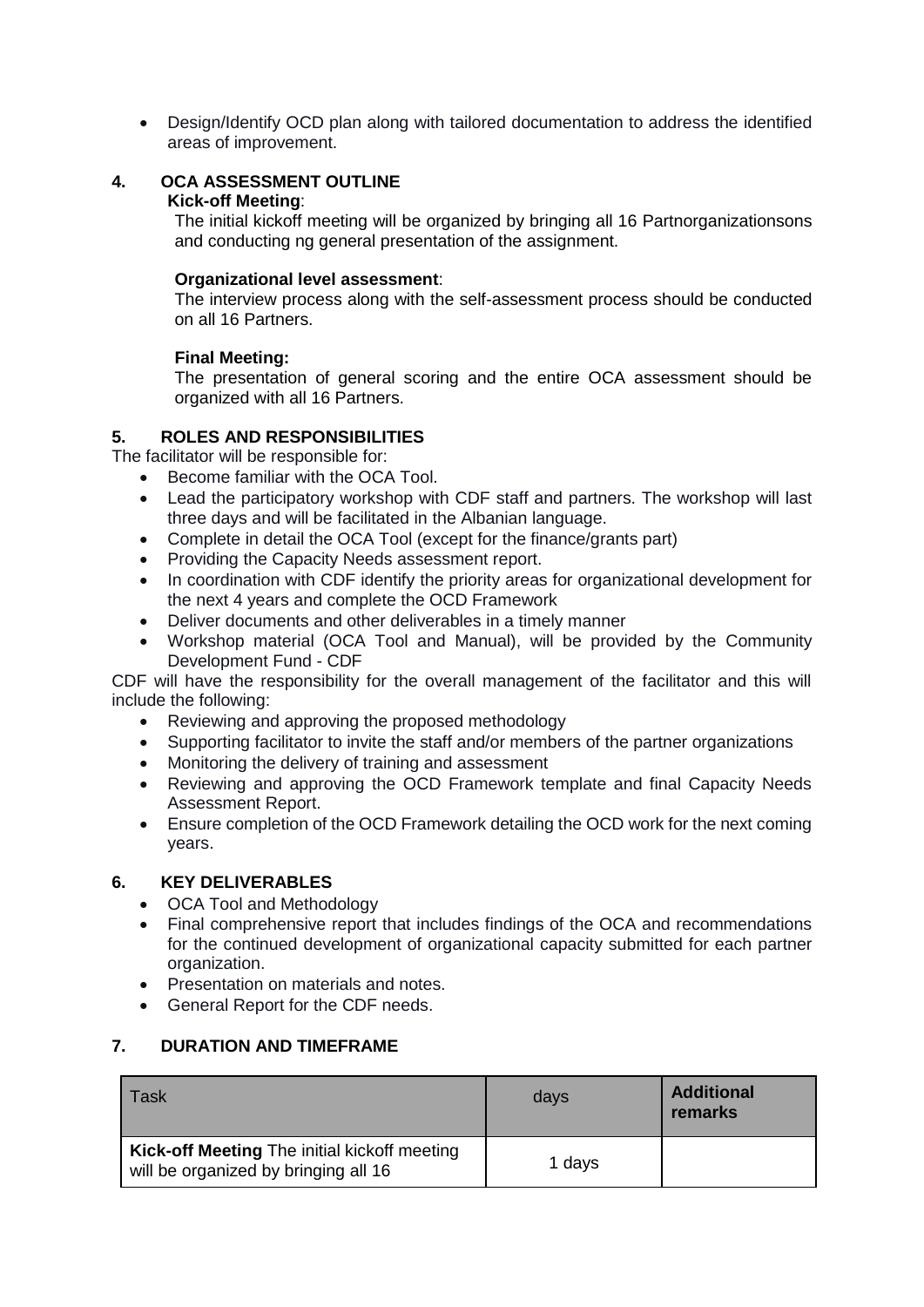| Partnorganizationsons and conducting ng<br>general presentation of the assignment                                |         |         |
|------------------------------------------------------------------------------------------------------------------|---------|---------|
| The interview process along with the self-<br>assessment process should be conducted on<br>all 16 Partners       | 16 days |         |
| Writing the draft Report (4 days draft report<br>and two days to address comments and<br>finalize the report).   | 5 days  |         |
| Submission of Final Report                                                                                       | 3 days  |         |
| The presentation of general scoring and the<br>entire OCA assessment should be organized<br>with all 16 Partners | 1 day   |         |
| Total                                                                                                            |         | 26 days |

# **8. QUALIFICATIONS AND COMPETENCIES OF CONSULTANT**

Advanced degree in economics, development studies, social sciences, or related discipline A minimum of ten (10) years of experience in conducting organizational capacity needs assessments, and experience with self-assessment processes will be an advantage;

At least 5 years of experience working in organizational development within civil society Excellent analytical, oral, and written communication skills in English.

Experience in monitoring, evaluation, and reporting.

Strong facilitation skills and ability to lead a plenary and document simultaneous

Strong interpersonal skills and the ability to communicate and work well with diverse people.

# **9. QUALIFICATION AND PROFESSIONAL REQUIREMENTS**

The consultant should demonstrate substantial expertise in the following areas:

- Good knowledge in the area of human rights, civil society, and good governance (over five years);
- Good understanding of the context in the Western Balkans and particularly Kosovo (over five years);
- Good knowledge of civil society development concepts and donor support mechanisms (over five years);
- Excellent and proven experience in monitoring, evaluating, and reviewing programs in the areas mentioned above (over five years);
- Excellent and proven experience in similar assignments (over five years);
- Excellent analytical skills, ability to propose recommendations;
- Perfect coordination, communication, and reporting skills;
- Remarkable in both spoken and written English, Serbian and Albanian.

# **10. EVALUATION METHOD AND CRITERIA**

The award of the contract shall be made to the individual consultant whose offer has been evaluated and determined as a)responsive/compliant/acceptable; and b)having received the highest score out of the set of weighted technical criteria (70%) and financial criteria (30%). Only candidates obtaining a minimum of 49 points (70% of the total technical points) would be considered for the financial evaluation.